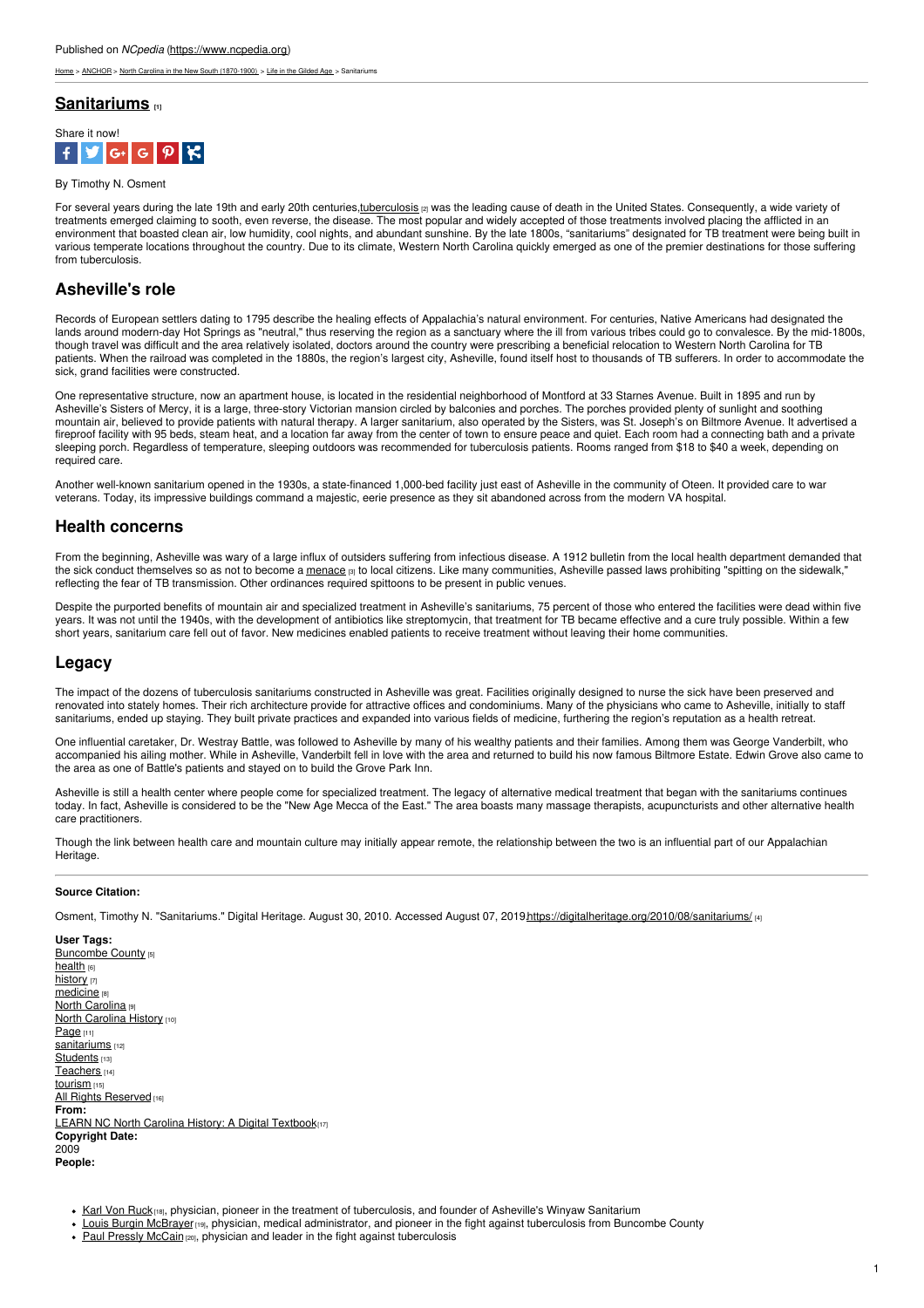

The Grove Park Inn was built by Edwin Grove, who came to Asheville as a tuberculosis patient.

## **Artifacts:**



[22]

Postcard depicting the Winyah Sanitarium in Asheville, N.C., circa 1919.

More [postcards](https://dc.lib.unc.edu/cdm/search/collection/nc_post/searchterm/sanitarium/order/data) [23] depicting North Carolina Sanitariums in the North Carolina Postcard Collection at UNC Libraries.

3 January 2018

#### **Source URL:** https://www.ncpedia.org/anchor/sanitariums

#### **Links**

- [1] https://www.ncpedia.org/anchor/sanitariums [2] https://www.ncpedia.org/glossary/tuberculosis
- 
- 
- [3] https://www.ncpedia.org/glossary/menace [4] https://digitalheritage.org/2010/08/sanitariums/ [5] https://www.ncpedia.org/category/user-tags/buncombe-county
- 
- [6] https://www.ncpedia.org/category/user-tags/health [7] https://www.ncpedia.org/category/user-tags/history
- 
- [8] https://www.ncpedia.org/category/user-tags/medicine [9] https://www.ncpedia.org/category/user-tags/north-carolina-5 [10] https://www.ncpedia.org/category/user-tags/north-carolina-6
- 
- [11] https://www.ncpedia.org/category/user-tags/page [12] https://www.ncpedia.org/category/user-tags/sanitariums
- [13] https://www.ncpedia.org/category/user-tags/students [14] https://www.ncpedia.org/category/user-tags/teachers
- 
- [15] https://www.ncpedia.org/category/user-tags/tourism [16] https://www.ncpedia.org/category/user-tags/all-rights
- 
- [17] https://www.ncpedia.org/category/entry-source/learn-nc [18] https://www.ncpedia.org/biography/von-ruck-karl [19] https://www.ncpedia.org/biography/mcbrayer-louis-burgin
-